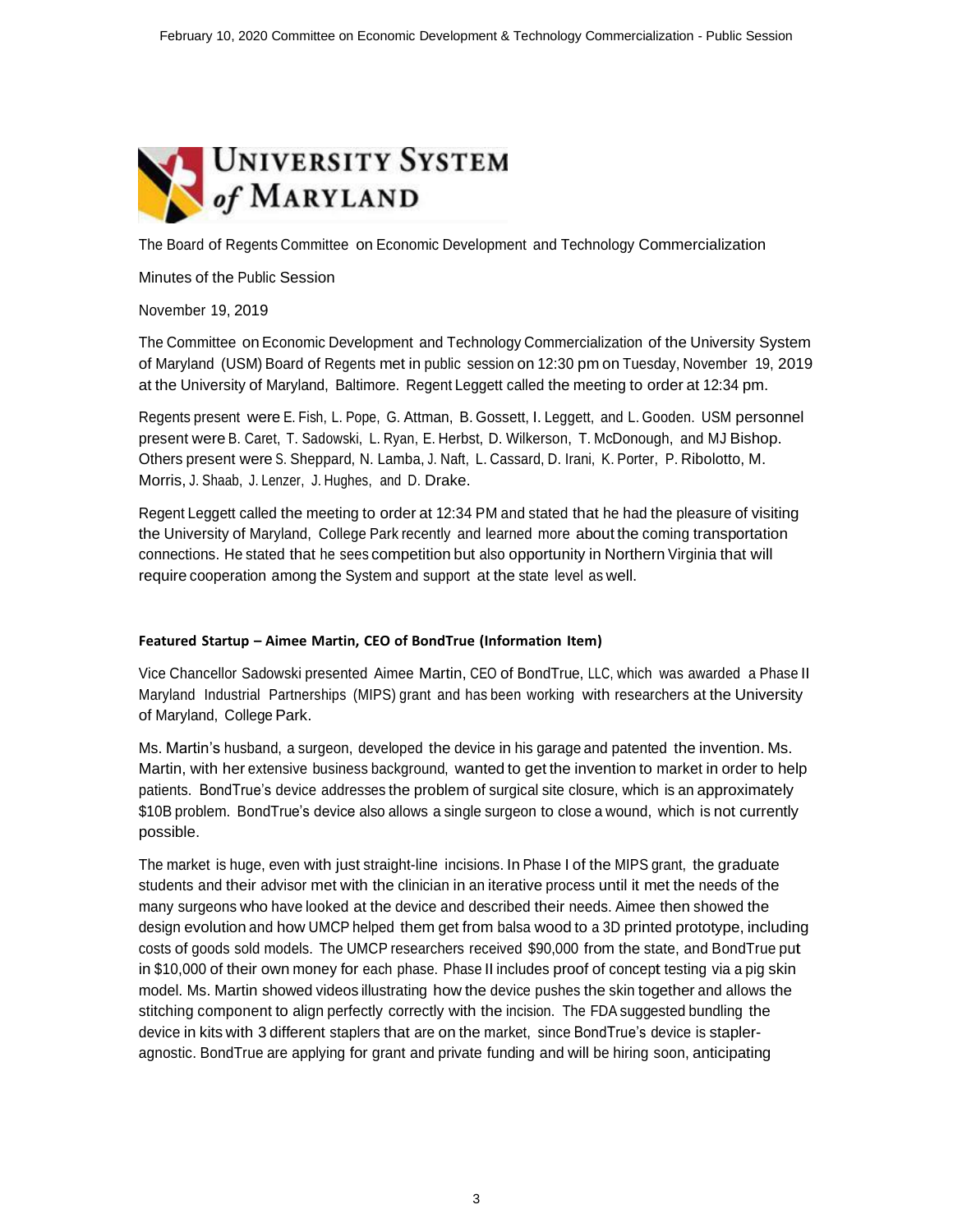product launch in 2022. BondTrue has applied for another MIPS grant to develop their second product and plan to continue developing products.

Ms. Martin met Joe Naft of the MIPS program through her network at TEDCO and others around Baltimore. The regional ecosystem, including the University System of Maryland, has helped them greatly, including the TEDCO's MD PACE program for high-quality, pro bono regulatory assistance. BondTrue loves interacting with the university and looks forward to hiring graduates in the future.

Regent Attman asked if the company is connected to UMB and whether resources like the cadaver lab could be useful. Mr. Hughes responded that he would be happy to make connections to any resources or other clinicians at UMB, while J. Naft can continue connecting BondTrue to resources at College Park. Mr. Hughes mentioned that locating in a USM incubator would also make the company eligible for the Momentum Fund.

#### **University of Maryland BioPark Update – Jim Hughes, Senior Vice President and Chief Enterprise and Economic Development Officer, University of Maryland (Information Item)**

Jim Hughes, Senior Vice President and Chief Enterprise and Economic Development Officer, University of Maryland, Baltimore provided an update of the success of existing UMB placemaking initiatives and the proposed plans for new buildings on Martin Luther King (MLK) Boulevard in downtown Baltimore.

Mr. Hughes explained that UMB is building spaces not only for startups but also for growing companies. Mr. Hughes relayed how 10 years ago, Marco Chacon brought a company with about 10 employees to the BioPark, and they were recently acquired for \$1.2B by Catalent. Catalent now has 4 locations in Maryland and over 500 jobs. Illumnia is launching its first performance center on the East Coast in the BioPark as part of the collaborative environment found at the BioPark.

Mr. Hughes described local development affecting the current campus and expanded plans. Lexington Market and Hollins Market will be redone. The first new Catholic school in decades will be in the vicinity, and a new residential facility (close to 300 apartments renting now), is open near the BioPark.

Mr. Hughes described the new development planned for MLK, 2 acres of land between Fayette and Baltimore Street, with plans to break ground in March of 2020. There are also plans to renovate the existing historic firehouse, which will likely hold a restaurant. Phase 2 will provide a second building at a later date.. Mr. Hughes described the development plans which will incorporate innovation and conferencing spaces for programming and foster a collaborative entrepreneurial aesthetic. IT is anticipated that UMB will occupy some of the space to include some relevant Office of Research Development staff and other relevant entities. UMB welcomes all USM entities to locate similar offices there as well.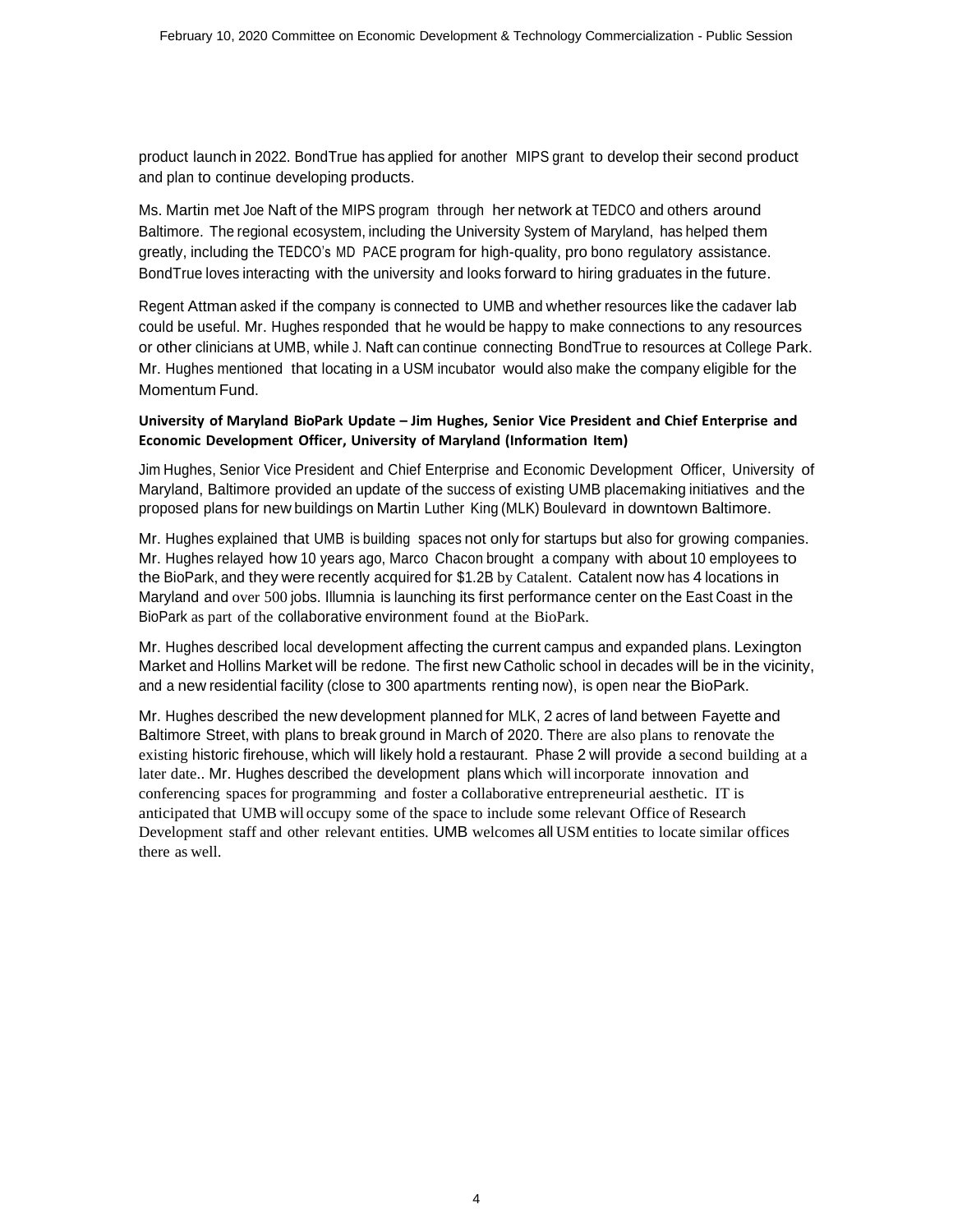Regent Leggett asked if the City of Baltimore had invested in the project to which Mr. Hughes responded that the city worked with them to acquire some land, which allowed them to assemble a larger continuous parcel and to ensure that relevant RISE zones and other programs are available in the area. Regent Pope asked if there were estimates on when Phase II would occur to which Mr. Hughes responded that they will mostly likely wait until it is 80% leased. Regent Attman stated that there are so many great things happening in Baltimore driven by USM universities and that establishing a presence across MLK in West Baltimore is noteworthy. Vice Chancellor Sadowski added that at the recent Association of University Research Parks conference, they emphasized how much these types of projects are fueling company growth.

# **USM Office of Economic Development Update – Tom Sadowski, Vice Chancellor for Economic Development (Information Item)**

Vice Chancellor Sadowski reported that the latest Momentum Fund investments are Neoprogen and MinnowTech. The diversity of deals is coming along; for example, MinnowTech is out of UMCES. Neoprogen is led by Bill Niland, who led Harpoon Medical, which also was affiliated with UMB. The Fund is doing what it intended to do with better performance than expected. Mr. Sadowski noted that co-investing with Sanofi is a terrific sign and that Claire Broido Johnson is doing a great job expanding the top of the funnel. Regent Gooden asked how many jobs have been created, to which Vice Chancellor Sadowski replied that efforts at tracking that are underway, and Dr. Caret noted that the Fund is still a new initiative. Vice Chancellor Sadowski reported that the Advisory Board has grown and that a few people dropped off such as Ron Gula, who is still investing and collaborating with USM.

Vice Chancellor Sadowski reported that the Council of University System Presidents approved a proposal to become a strategic partner of the state-wide Open for Business campaign. Over 3 years, \$150,000 will be spent, shared among the institutions. Messaging from the institutions will be embedded within the campaign, for which the Maryland Department of Commerce, the organizing body, is glad.

Vice Chancellor Sadowski reported new traction on the Maryland Technology Infrastructure Fund and renewed focus on legislative champions for the effort. The goal of the Fund is to create a more competitive state-wide, innovation-driven economy and generate wealth creation to pay for other state needs via small state investments that attract private/external, non-state matching funds. Regent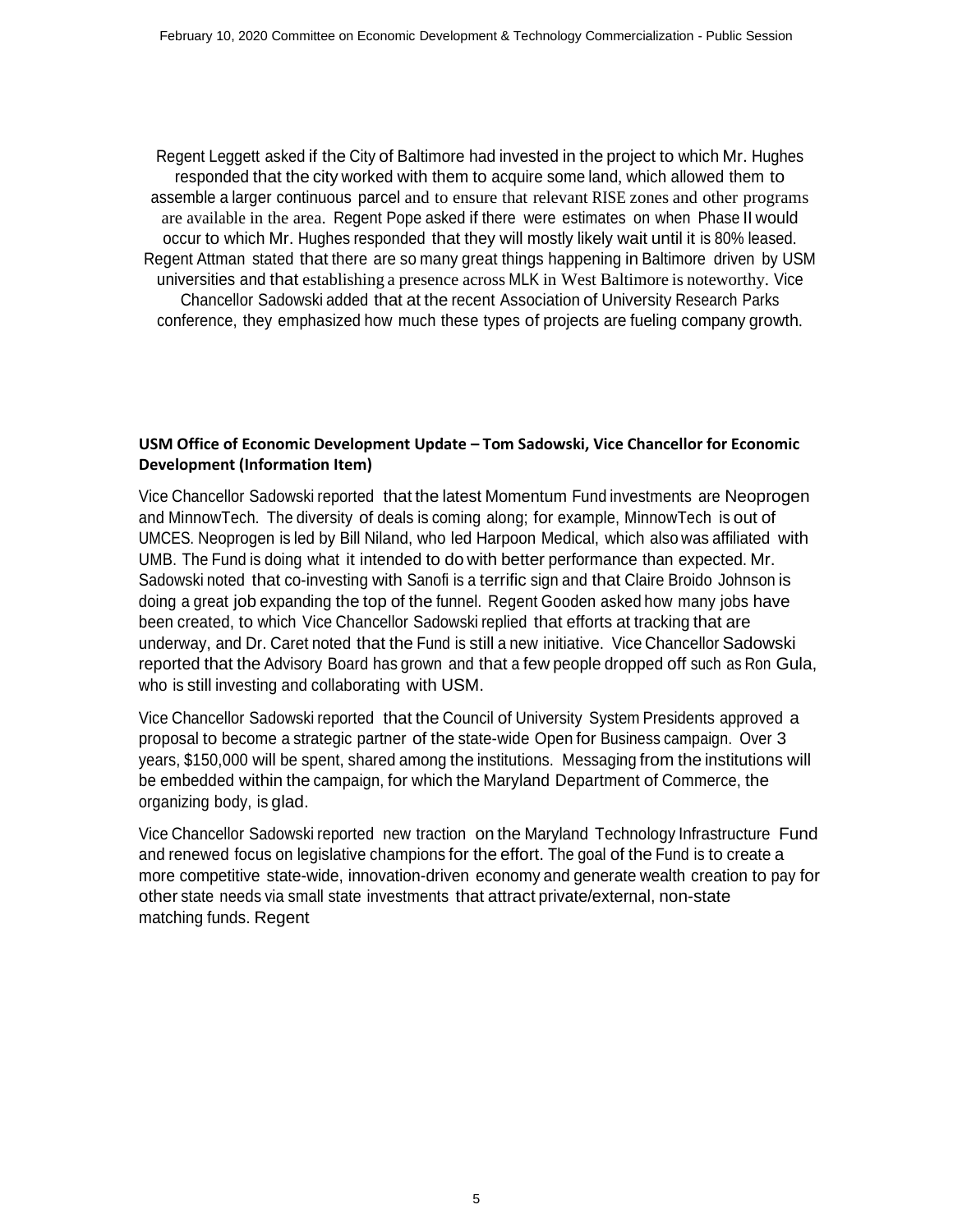Leggett asked Vice Chancellor Sadowski to explain what happened last year to which he responded that there was broad Senate support for the bill but they could not get the Ways and Means Committee in the House to vote on the deal; therefore, at the 11<sup>th</sup> hour, the bill did not move forward, and the \$16M designated from the governor's budget was taken up for other initiatives. Regent Leggett asked about the prospect for the coming session, to which Vice Chancellor Sadowski replied that Senator Bill Ferguson and Speaker Adrienne Jones understand these types of initiatives, which is encouraging. Dr. Caret added that they are working with Johns Hopkins University to position the bill well with the legislature. Regent Gossett stated that the addition of Johns Hopkins University and the Maryland Department of Commerce adds gravitas.

Vice Chancellor Sadowski reported that the RISE program potential isn't being fully realized and that he is hopeful for an amendment for tax credits for universities to not only buy down the cost of construction but also incentivize tenancy.

Dr. Caret added that The Maryland E-Nnovation Initiative Fund (MEIF), administered by the Maryland Department of Commerce, has provided millions of dollars each year to retain or attract star faculty via matching money for endowments. UMCP and UMB as primary research institutions have been successful, in addition to other institutions such as Towson, and there may be action in the session related to it since it is due to sunset soon. Vice Chancellor Sadowski agreed that it is another great tool in the toolbox worthy of support.

Regent Gooden asked if anyone in the System is directly interfacing with Amazon and responsible for nurturing and growing that relationship. Vice Chancellor Sadowski replied that the System has attempted to track all activity, but that reporting from each USM institution has not been consistent or complete to date. Dr. Caret added that the site that UMCP has opened up will be the primary connection point for the System, with UMCP bringing other institutions to the table. In some ways, the USM dwarfs what Virginia does, and industry knows that. Regent Gossett asked if anyone would be hired to be a USM point person and Regent Leggett responded that the System has plans in the making that could consider incorporating such an element to address strategic corporate partnering opportunities. Vice Chancellor Sadowski cautioned that Amazon is just one company of many that should be considered.

Regent Gossett commented that it would be interesting to see where Momentum Fund companies started and where they are now, including bumps in the road and some who didn't make it.

## **Greater Washington Partnership – Capital CoLAB Project – MJ Bishop, Associate Vice Chancellor, Director, William E. Kirwan Center for Academic Innovation (Information Item)**

Dr. Bishop stated that the Kirwan Center works at the intersection of learning sciences, technology, national re-thinking of higher education business models, and supporting institutions to move in those directions, too. They identify things that are working and scale those practices. They also engage in statewide practices to pursue funding and share best practices. One initiative is the strategic implementation of online learning; they are System-wide members of Edx, an online learning platform.

Dr. Bishop stated that today she will be speaking about credentials such as badges to connect the dots between curricular and co-curricular activities, considering human skills like problem-solving skills, leadership, etc. Digital badges are digital icons that can be placed on a student's LinkedIn page and act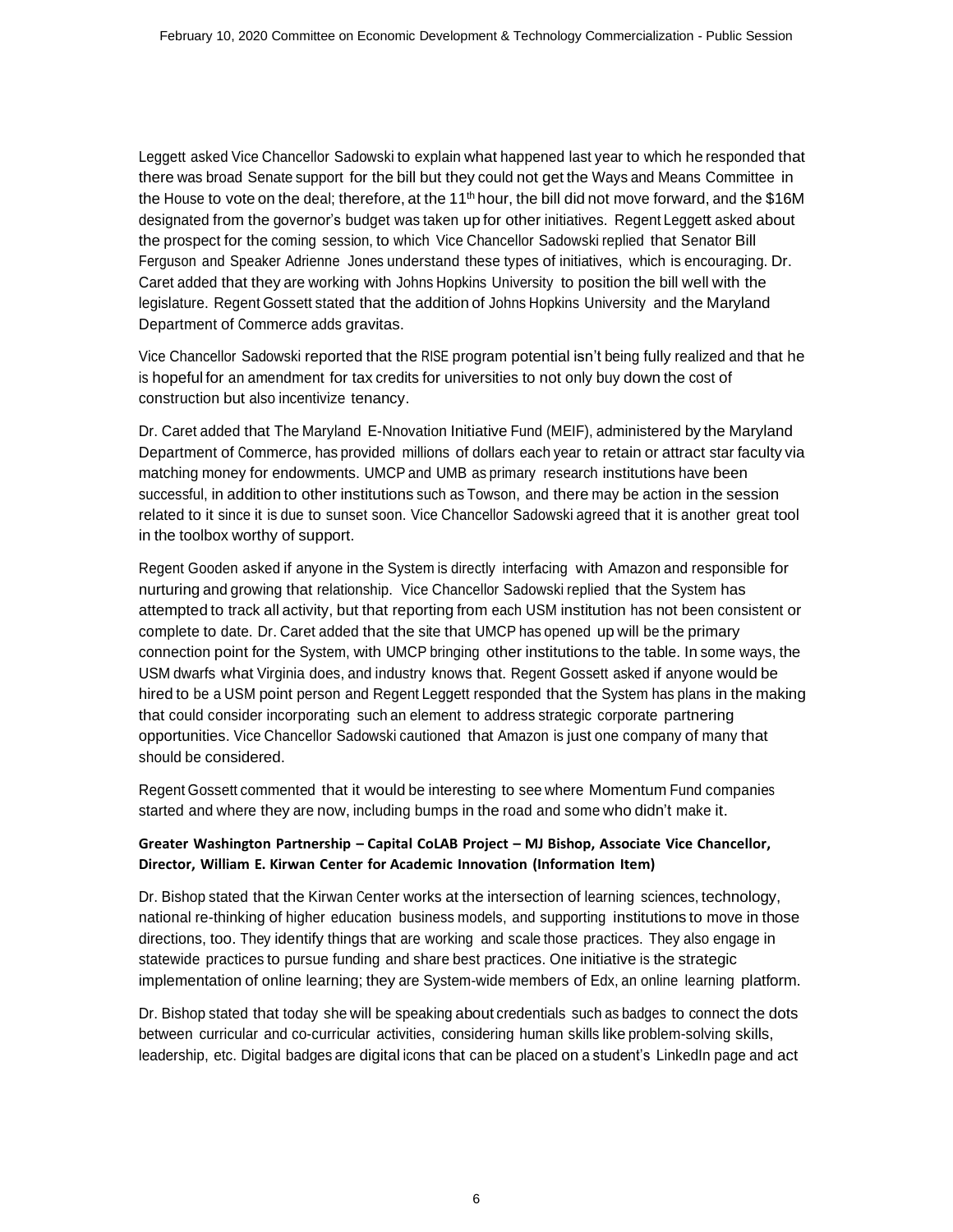like electronic portfolios, explaining the credibility of the badge issuer and what was done to obtain the badge. Recently, CISCO has helped develop problem solvers badges. Students on the campus engage with state-of-the-art equipment through this partnership, and lesson materials are aligning toward problem solver badges. GEICO has also expressed interest toward a leadership badge so that if a graduate leaves with a leadership badge, they are a shoo-in for entering the leadership program. Dr. Bishop stated that they are also engaging with NASA.

Dr. Bishop stated that alternative credentials have been gaining traction. Earlier this year, the Greater Washington Partnership spoke with the full board about looking at ways to make the Capital Region one of the best places to work and live. Recently, they launched the capital CoLAB and identified four credentials, one being Digital Generalist, which demonstrates digital competencies for anyone, including English Majors. There are also specialized Machine Learning, Data Analytics, and Cybersecurity credentials, which look a lot more like majors on USM campuses. The GWP has worked out a set of KSAs that the group of employers are looking for. Until recently, the Capital CoLAB project has been working with a tight set of universities; UMCP and UMBC have been involved. MJ spoke with Jason and his colleagues after the board meeting and asked if there was a role for the Kirwan Center to bring on the rest of the institutions. Dr. Bishop reported that they have been in conversations with the GWP for a couple of months and last Tuesday got the green light to bring the other USM institutions into the Capital CoLAB project. It will allow institutions to have greater reach without demanding much more staff time. Because much content will be online, they are excited about letting current employees engage with these as well. Dr. Bishop stated that the plan is to work with the institutions that would like to participate, focusing first on the Digital Generalist badge, then moving to the specialist badges, which the GWP is especially excited about. The Kirwan Center has promised to ramp up quickly and will work with Edx to see what content they have, in addition to developing online content. Dr. Bishop thanked Jack Seuss and UMBC for encouraging sharing that content among institutions and stated that at the end of this week, the Kirwan Center will send requests to the institutions for participants.

Vice Chancellor Sadowski agreed that there is need to scale up quickly. Non-USM institutions can provide these credentials, and some are acting quickly, but none can provide the depth and scale of what we can provide. Dr. Bishop added that the GWP was notably surprised and pleased by the Systemness.

Regent Gooden asked if the badges will be expressed on the transcript, to which Dr. Bishop replied that GWP credentials will be used in another pilot about a comprehensive learner record in order to facilitate their inclusion. Dr. Caret added that Business Higher Education Forum and Business Roundtable are also tied into the GWP because their needs are so great. For example, PWC hires 15-20k new employees a year.

Regent Leggett asked how commonality across different institutions and programs will be achieved and how important that is to industry. Dr. Bishop responded that with previous Kirwan Center efforts, they ensured the same set of outcomes and rubrics to make sure it meant the same things and regularly calibrate among themselves. The Kirwan Center plans to apply those methods to the GWP project as well, though they are not sure to what degree calibration is happening already in the GWP. Vice Chancellor Sadowski commented that this is one of the reasons why they wanted to bring Dr. Bishop into the conversation.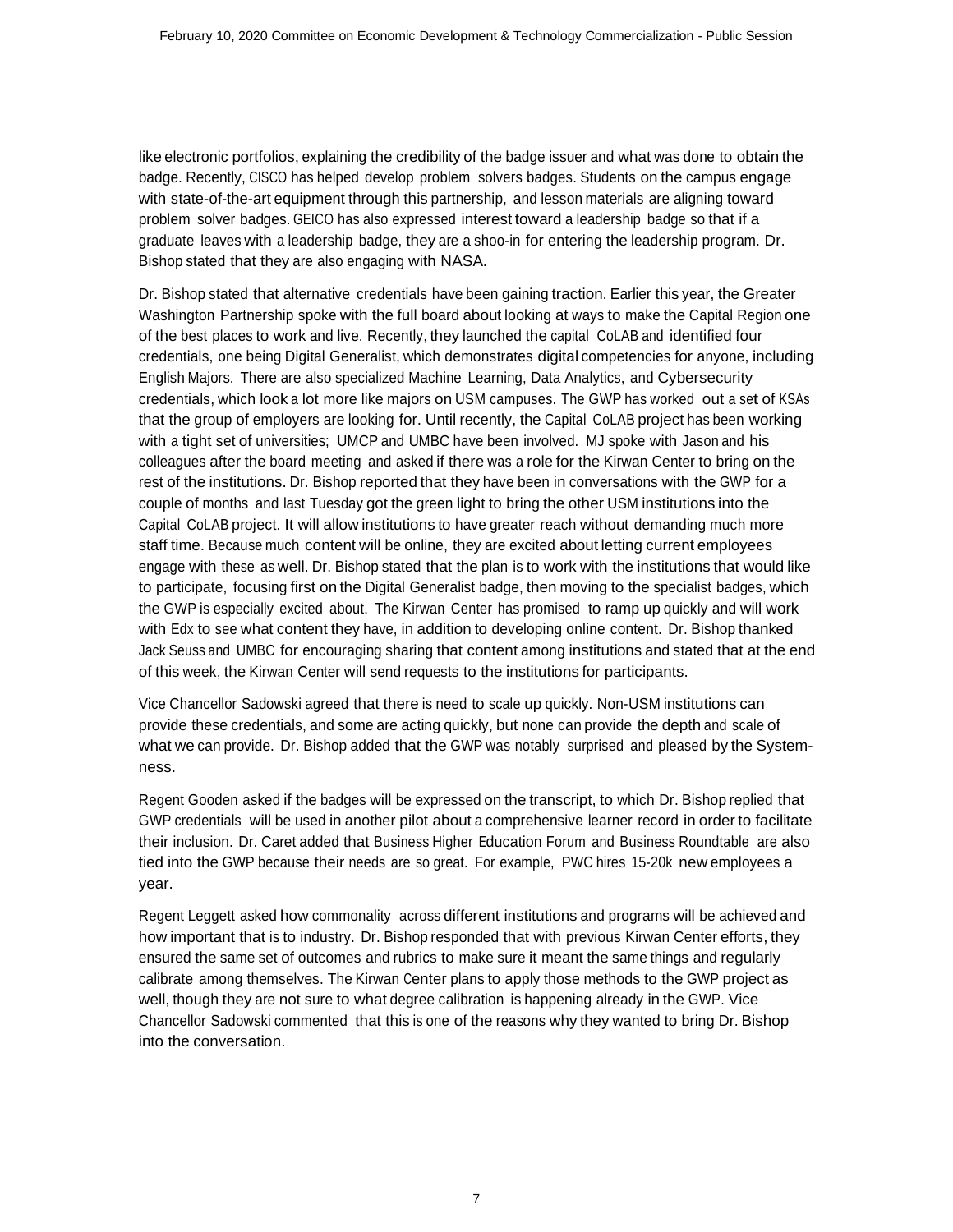### **Partnering with Industry to Drive Innovation – Julie Lenzer, Chief Innovation Officer, University of Maryland, College Park and John Paul Sawyer, Director of Strategic Research Initiatives, University of Maryland, College Park (Information Item)**

Ms. Lenzer reported that College Park has been working to become a better partner to industry and unleash innovation. Companies, startups, and interaction with people outside of the university are a big part of that; they are working to reduce the friction associated with these activities. Federal investments are going down, and the top research universities have a healthy, diverse portfolio. Companies want to outsource their R&D and are asking how to reduce that friction; UMCP is in fierce competition for their own faculty with the companies they are trying to work with. Ms. Lenzer added that students want experiential learning just as much as employers.

Ms. Lenzer stated that the top thing on the list for companies is talent recruitment, with some licensing interest. UMCP's industry-sponsored research is small compared to peers; however, they have a lot of potential and pilots underway to address this. Ms. Lenzer stated that companies want one "front door" for access to the university, but there can also be a sense of scarcity that counters the front door approach and reduces sharing company connections.

Ms. Lenzer showed newly developed options available for licensing intellectual property (IP) and stated that some simplified options are more of a signal because companies still want to negotiate terms. Master agreements allow UMCP to negotiate some sticking points, such as federal and state requirements that UMCP cannot compromise on. With a master agreement approach, a project can get approved in as quickly as 5 days with a scope of work. Mr. Sawyer added that IP options have been enormously helpful in staring out conversations regarding master agreements. Regent Leggett asked if there were standards across universities for this, to which Ms. Lenzer and Mr. Sawyer responded that there is no standard across the country or even in the USM, but that several models such as the Minnesota model, which UMCP adopted, have become standard.

Ms. Lenzer also explained that with technologies like AI and machine learning, they are seeing more open sourcing and companies having more leverage to require open sourcing. Thus, UMCP is shifting in some cases to cede a bit on the IP in front in favor of possibilities for a broader relationship. Ms. Lenzer commented that throughout it all, they are trying to be up front with term sheets and be transparent.

Ms. Lenzer continued that the Discovery District was seen more as an office park but not a bridge back into the University. Hiring an intern is not enough; they are trying to make those partnerships robust. Mr. Sawyer noted that the Purple Line is an important part of this; the message is that campus is almost doubling in size, and your company can be a part of it.

Ms. Lenzer and Mr. Sawyer described a strategic engagement pilot with Lockheed Martin, with a point person in each function across both large, complex organizations. Regent Gooden commented that USM needs this for Amazon, except across all institutions.

Ms. Lenzer stated that Amazon has an interesting model that engages faculty part-time during and summer months as an employee with Amazon stock, referred to as dual-employment. UMCP addressed any potential ethics concerns and obtained approval to partner in that way, which is good because this is the only way that Amazon would like to engage in that sense. However, not all details have been worked out, with some employees still on leave without pay at Amazon. Regent Gooden commented